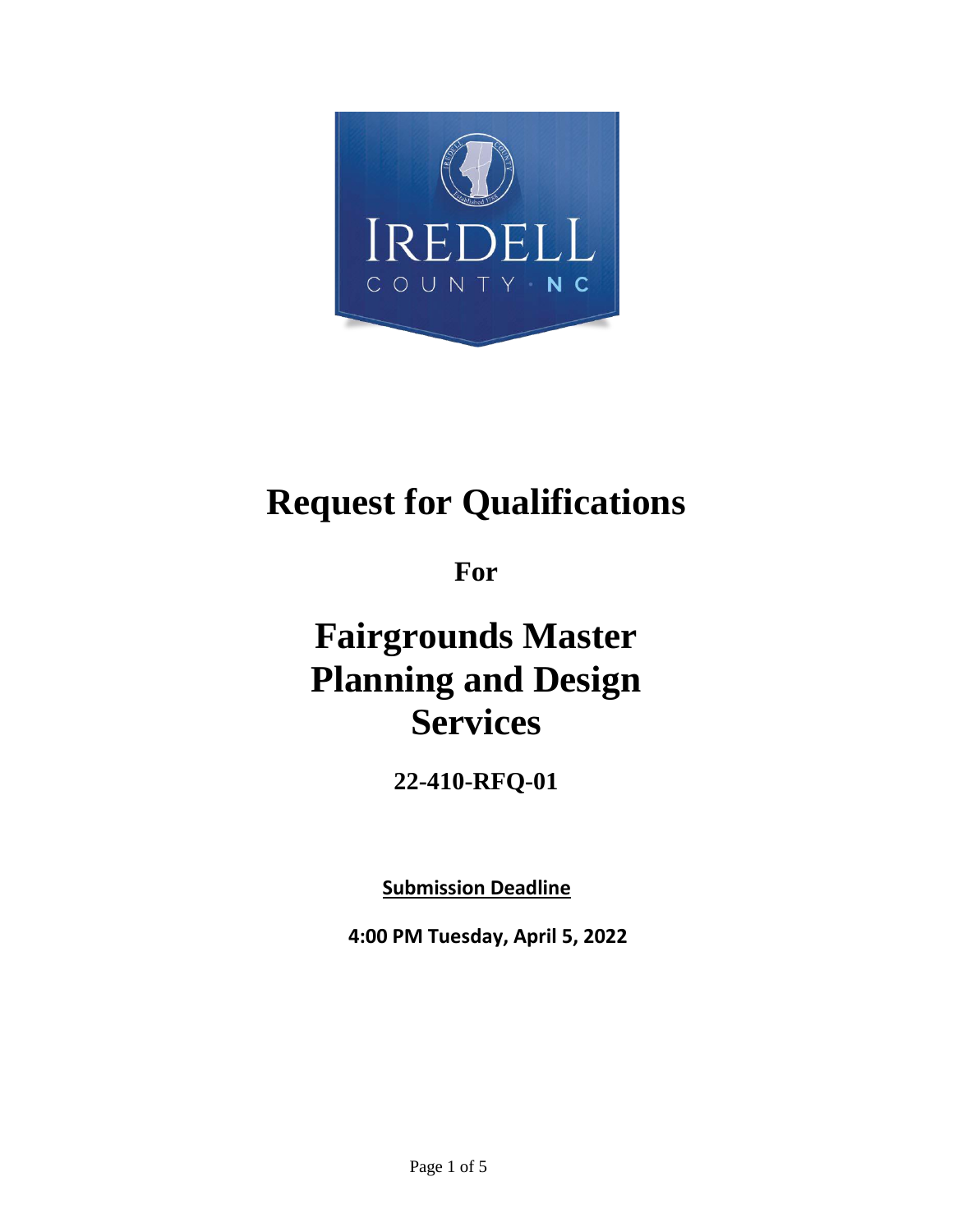## **I. Project**

Master Planning Study and Conceptual Design of the Iredell County Fairgrounds Complex, Troutman NC.

## **II. Project Summary**

Iredell County is seeking Statements of Qualifications from professional firms to provide for master planning and conceptual design services of the Iredell County Fairgrounds Complex. The project site is located at 630 N. Main St. in Troutman, NC, 28166 and consists of nearly 62 acres. The area is earmarked for expansion of the fairgrounds and installation of a regional activity/event center. The project scope will include a current and future space needs study, site/parking plan, conceptual drawings and floor plans (for new and renovated facilities) and possible exterior elevations of new facilities. The selected Firm will be involved in staff interviews, working with the County Working Group, community stakeholders and selected County departments.

Depending and based on the results of the study, the County may opt to negotiate with and engage the awarded Consultant to complete full design and engineering of the complex project, prepare construction documents, assist with bidding/negotiations/contracting, assist with permitting, assist with quality control and provide construction phase services for the project.

## **III. Request**

The intent of this Request for Qualifications (RFQ) is to have professional design firms specifically address the services required and provide the Owner with a well-considered response for those services. It is anticipated that a contract will be negotiated with the successful architectural design firm properly licensed in the State of North Carolina on the basis of demonstrated competence and qualifications for the type of professional services required.

The design firm will be asked to provide the following services:

- Space Needs Study;
- Conceptual Design including, but not necessarily limited to, exterior elevations, site plan and floor plans for new and renovated facilities;
- Parking area design;
- Conceptual Design Cost Estimate
- Assist with presentation to awarding bodies
- Conduct community stakeholder meetings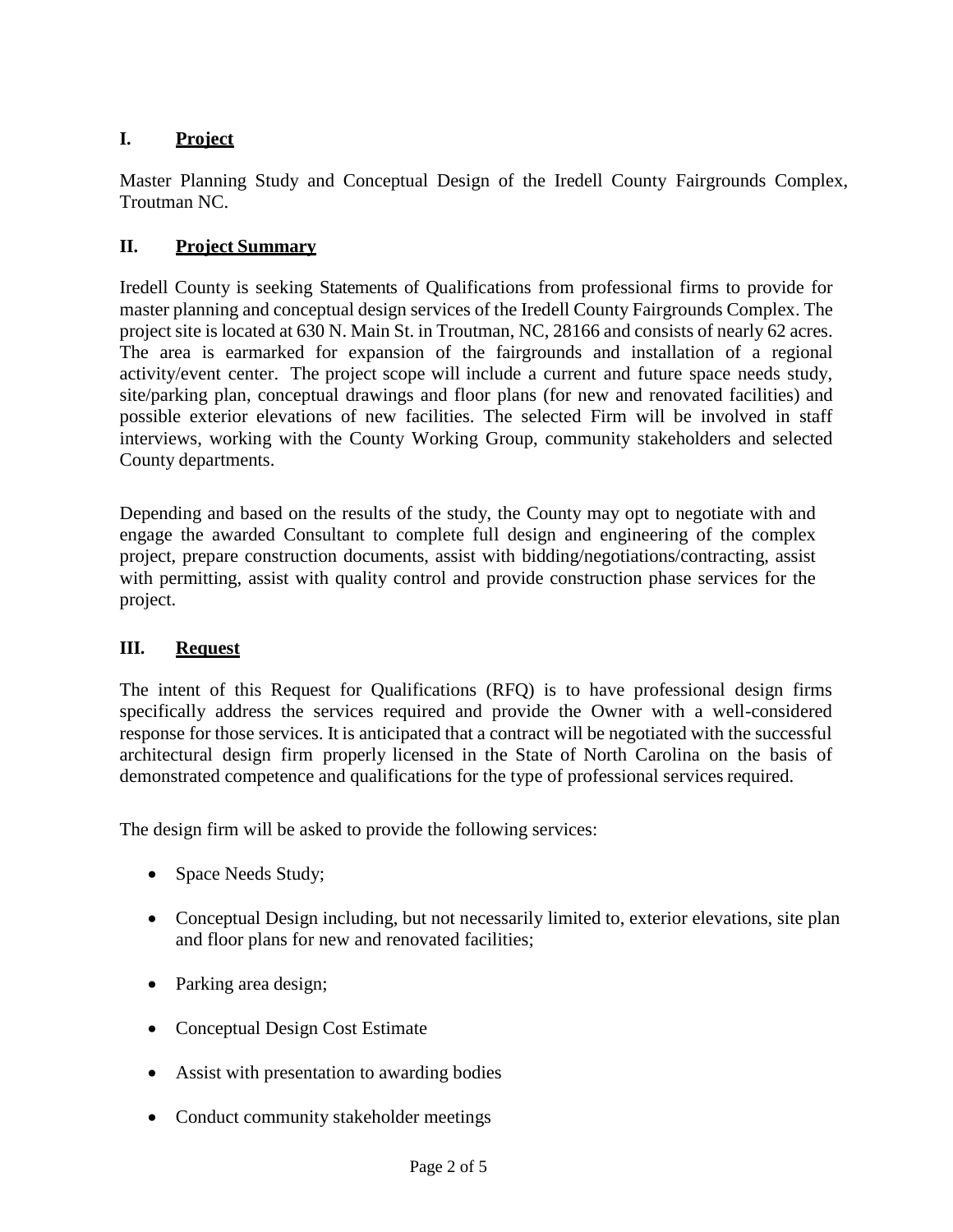#### **IV. Firm Qualifications**

The selected architectural firm's assigned project staff must be experienced in all phases of planning, design and construction of similar public facilities; have extensive knowledge of the regulations governing design and construction in the State of North Carolina; and have a proven capability to effectively and efficiently produce a successful project consistent with, and meeting the needs of, the goals outlined by Iredell County.

#### **V. Responses shall include, but are not limited to the following information:**

- Firm background, related experience and technical expertise.
- Identify staff and any specialty consultants who will work on the project.
- Provide five (5) client references with project completed.
- Provide three (3) general contractor references with whom you have completed projects.
- Past Performance: Provide supporting materials such as drawings, photographs, and/or brochures of similar projects done by the firm.
- Describe any litigation or arbitration within the last five (5) years.
- Note any conflicts of interest.
- Provide estimated length of time to complete each project task, (space needs study, conceptual design, possible parking area design and conceptual design cost estimate, etc.)

#### **VI. Project Timeline**

The key activities and milestone dates for the selection process are listed below:

| <b>Activity</b>                                         | <b>Milestone Date</b>        |
|---------------------------------------------------------|------------------------------|
| • RFO Published and Distributed                         | $3 - 11 - 2022$              |
| • Deadline for Respondent Questions                     | 3-23-2022                    |
| • Proposal Submission Deadline                          | $4:00 \text{ PM}$ $4-5-2022$ |
| • Firm interviews and site visits, if needed            | Week of: 4-11-2022           |
| • Recommendation to Iredell Co. Board of Commissioners  | $5 - 3 - 2022$               |
| for approval                                            |                              |
| • Selected Firm Notification                            | 5-4-2022                     |
| • Project Update Presentation to Board of Commissioners | <b>TBD</b>                   |
| • Final Project Presentation to Board of Commissioners  | TBD                          |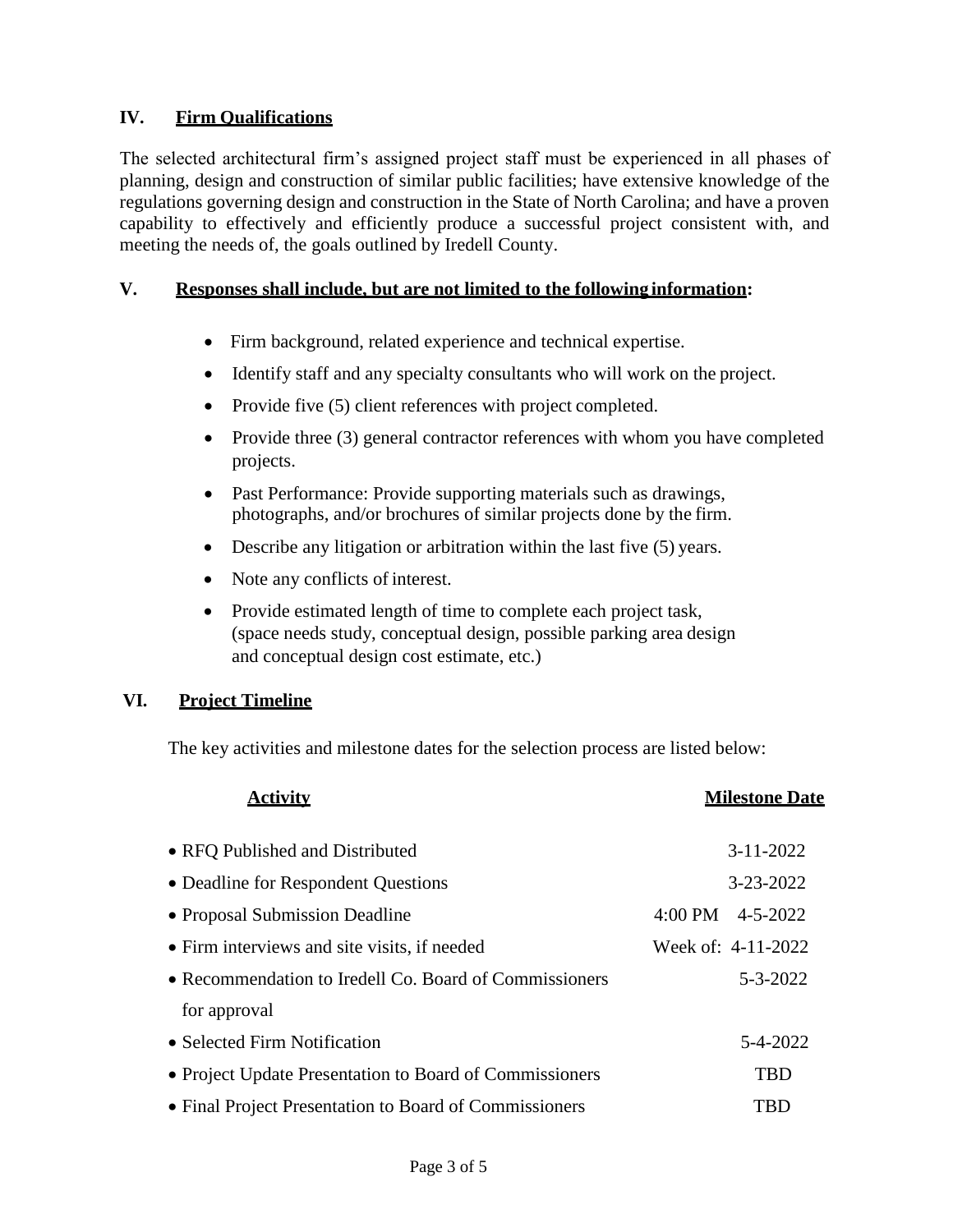#### **VII. Submission of Proposal Packages**

Qualifications Submittals shall include:

A) One (1) complete qualifications packages in hardcopy, 8 1/2" x 11", side bound with Table of Contents and reference tabs for key sections. Submittals shall not exceed sixteen (16) pages single-sided, or eight (8) pages double-sided (\*\*Front/back covers, table of contents, tab pages and photographs are excluded from these page totals).

#### **AND**

B) One (1) electronic copy of the complete package on USB Drive or DVD/CD.

To be considered, submissions must be received at the following address no later than 4:00 PM Tuesday, April 5, 2022:

If delivered in person or by FedEx/UPS: Iredell County Attn: David Sifford, Purchasing Agent & Contracts Mgr. 200 South Center Street Statesville, North Carolina, 28677

If by USPS:

Iredell County Attn: David Sifford, Purchasing Agent & Contracts Mgr. PO Box 788 Statesville, North Carolina, 28687

#### **XIII. Selection Process**

- A. Iredell County will appoint a committee whose responsibilities will include performing evaluations of each SOQ. The Evaluations Committee will focus on identifying relative strengths, weaknesses, deficiencies and risks associated with each SOQ.
- B. Iredell County intends to select the most qualified firm(s) on the basis of best overall SOQ that, in its sole opinion, is most advantageous to the County.
- C. Selection may be based solely on the individual merits of one Qualifications Statement package and references depending on the findings and opinion of the Evaluation Committee. However, the Evaluations Committee may choose to interview and hold site visits with one or more selected candidates before finalizing itsrecommendation.
- D. Notification: Firms who submit SOQs will be notified of the selection results. Final recommendation of any selected firm is subject to the approval of the Iredell County Board of Commissioners.